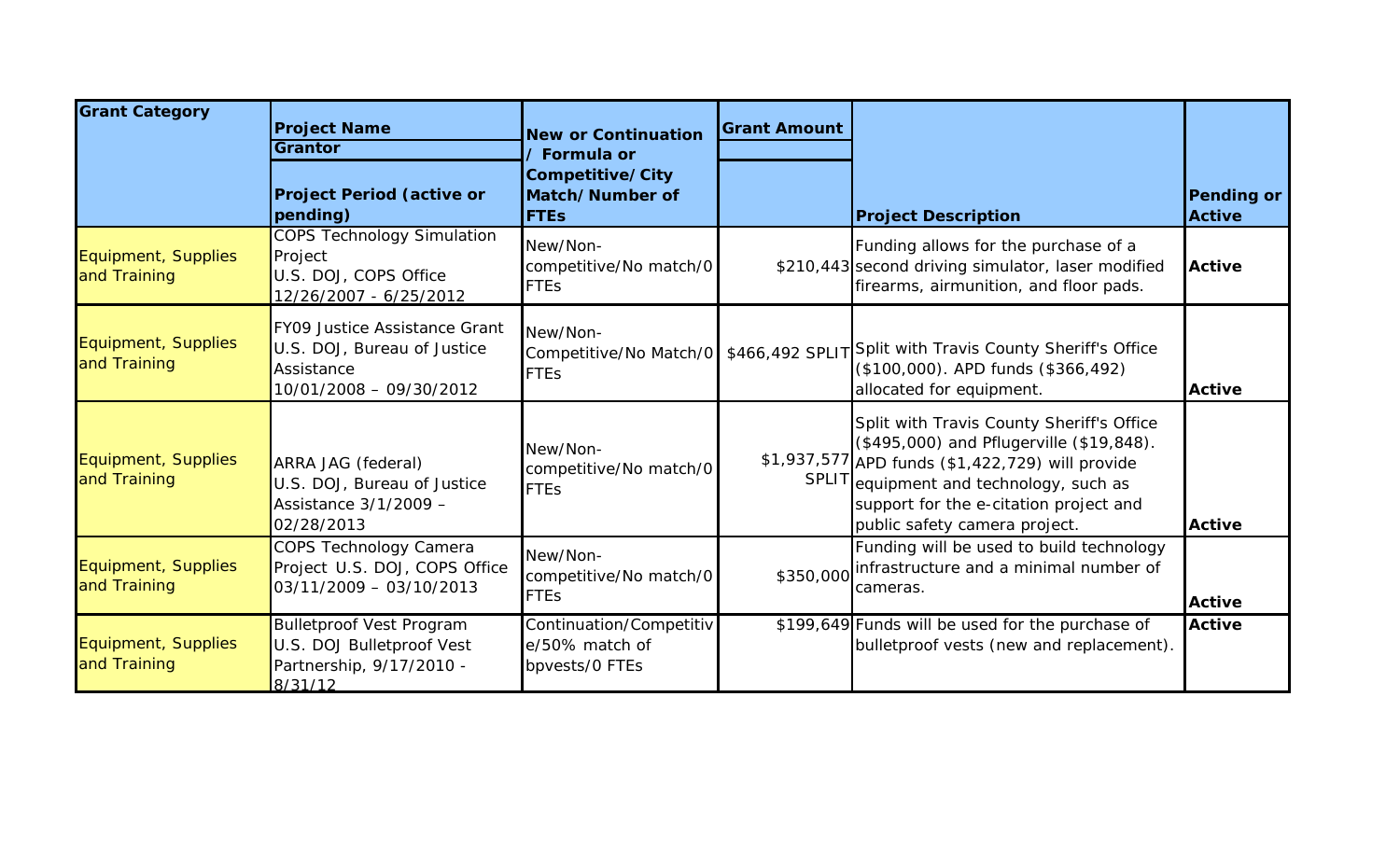| Equipment, Supplies<br>and Training | <b>Bulletproof Vest Program</b><br>U.S. DOJ Bulletproof Vest<br>Partnership, 9/21/2011 -<br>8/31/13          | Continuation/Competitiv<br>e/50% match of<br>bpvests/0 FTEs |                 | \$21,351 Funds will be used for the purchase of<br>bulletproof vests (new and replacement).                                                                                   | <b>Active</b>              |
|-------------------------------------|--------------------------------------------------------------------------------------------------------------|-------------------------------------------------------------|-----------------|-------------------------------------------------------------------------------------------------------------------------------------------------------------------------------|----------------------------|
| Equipment, Supplies<br>and Training | Camera Project U.S. DOJ, BJA<br>10/01/2010 - 09/30/2013                                                      | New/Non-<br>competitive/No match/0<br><b>FTEs</b>           |                 | Funding will allow for the purchase of<br>\$250,000 additional cameras, data storage systems,<br>and other equipment items to continue to<br>build technology infrastructure. | <b>Active</b>              |
| Equipment, Supplies<br>and Training | FY10 Justice Assistance Grant<br>U.S. DOJ, Bureau of Justice<br>Assistance<br>10/01/2009-09/30/2013          | New/Non-<br>competitive/No match/0<br><b>FTEs</b>           |                 | Split with Travis County Sheriff's Office<br>\$457,140 SPLIT (\$114,285). APD funds (\$342,855) grant<br>will allow for the purchase of e-citation<br>project equipment.      | <b>Active</b>              |
| Equipment, Supplies<br>and Training | <b>FYTT Justice Assistance Grant,</b><br>U.S. DOJ, Bureau of Justice<br>Assistance, 10/1/2010 -<br>9/30/2014 | New/Non-<br>competitive/No match/0<br><b>FTEs</b>           | \$393,697 SPLIT | Split with Travis County Sheriff's Office<br>(\$98,424). APD funds (\$295,273) will be<br>used for police equipment, supplies, and<br>training.                               | <b>Active</b>              |
| Equipment, Supplies<br>and Training | <b>FY12 Justice Assistance Grant,</b><br>U.S. DOJ, Bureau of Justice<br>Assistance, 10/1/2011 -<br>9/30/2015 | New/Non-<br>competitive/No match/0<br><b>FTEs</b>           | \$332,707 SPLI1 | Split with Travis County Sheriff's Office<br>(\$83,177). APD funds (\$249,530) will be<br>used for police equipment, supplies, and<br>training.                               | <b>Due May</b><br>14, 2012 |
| Equipment, Supplies<br>and Training | Central Records Mobile Filing<br>System, State of Texas, CJD,<br>$9/1/12 - 8/31/13$                          | New/Competitive/No<br>match/OFTEs                           |                 | \$75,000 Funding to allow for purchase of mobile<br>filing storage systems.                                                                                                   | Pending                    |
| Equipment, Supplies<br>and Training | APD Regional Training Project,<br>State of Texas, CJD, 9/1/12 -<br>8/31/13                                   | New/Competitive/No<br>match/OFTEs                           |                 | \$74,984 Funding to allow for training - violent<br>crime, blood splatter, crime scene                                                                                        | Pending                    |
| Equipment, Supplies<br>and Training | <b>APD Incident Management</b><br>Project                                                                    | New/Competitive/No<br>match/OFTEs                           |                 | Funding to allow for purchase of a mobile<br>\$75,000 incident management trailer for the APD<br>All Hazards Incident Management Team.                                        | Pending                    |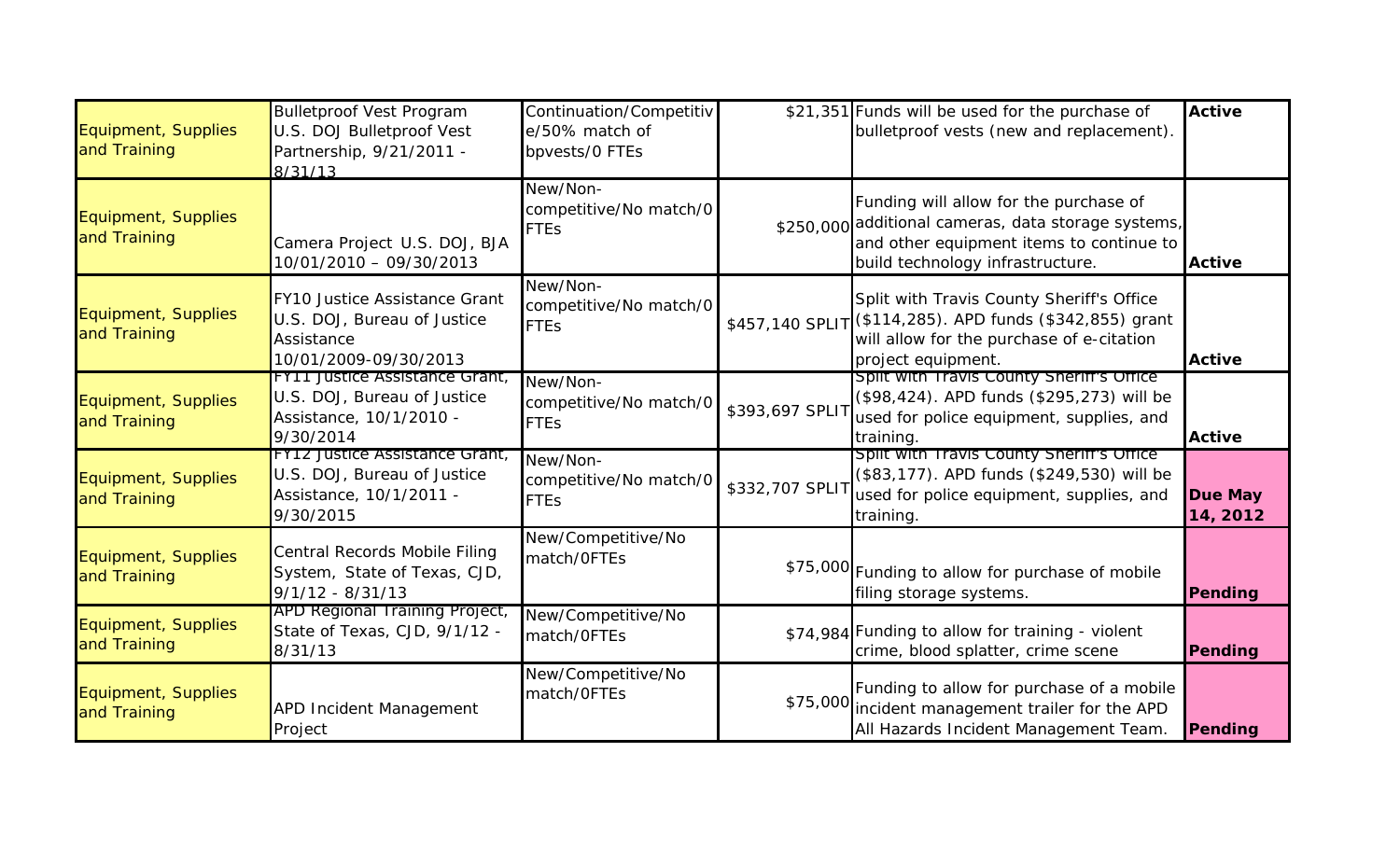| <b>Forensics</b> | <b>DNA Backlog Reduction</b><br>Program<br>U.S. DOJ, National Institute of<br>Justice<br>10/01/2012 - 03/31/2014 | Continuatin/Formula/No<br>Match/.5FTE TEMP   | \$204,031 | Funding allows DNA scientists to work on<br>an overtime basis to reduce the backlog<br>of sexual assault cases. Grant funds will<br>be used to fund a part-time evidence<br>technician and to purchase equipment<br>and supplies (consumables) used in<br>sample analysis and to provide minimal<br>training for DNA analysts.           | Pending               |
|------------------|------------------------------------------------------------------------------------------------------------------|----------------------------------------------|-----------|------------------------------------------------------------------------------------------------------------------------------------------------------------------------------------------------------------------------------------------------------------------------------------------------------------------------------------------|-----------------------|
| <b>Forensics</b> | <b>DNA Backlog Reduction</b><br>Program<br>U.S. DOJ, National Institute of<br>Justice<br>10/01/2011 - 03/31/2013 | Continuatin/Formula/No<br>Match/.5FTE TEMP   |           | Funding allows DNA scientists to work on<br>an overtime basis to reduce the backlog<br>of sexual assault cases. Grant funds will<br>\$240,532 be used to fund a part-time evidence<br>technician and to purchase equipment<br>and supplies (consumables) used in<br>sample analysis and to provide minimal<br>training for DNA analysts. | <b>Active</b>         |
| Forensics        | <b>DNA Backlog Reduction</b><br>Program<br>U.S. DOJ, National Institute of<br>Justice<br>10/01/2010 - 03/31/2012 | Continuation/Formula/N<br>o match/.5FTE TEMP | \$182,097 | Funding allows DNA scientists to work on<br>an overtime basis to reduce the backlog<br>of sexual assault cases. Grant funds will<br>be used to fund a part-time evidence<br>technician and to purchase equipment<br>and supplies (consumables) used in<br>sample analysis and to provide minimal<br>training for DNA analysts.           | <b>Closing</b><br>Out |
| Forensics        | Forensic Science Improvement<br>Program U.S. DOJ, National<br>Institute of Justice<br>10/01/2012 - 09/30/2013    | Continuation/Competitiv<br>e/no match/0 FTEs | \$175,000 | Funding will allow non-DNA analysts to<br>work on an overtime basis to reduce<br>casework backlogs. Funds will also be<br>used to purchase equipment and supplies                                                                                                                                                                        | Due May 4,<br>2012    |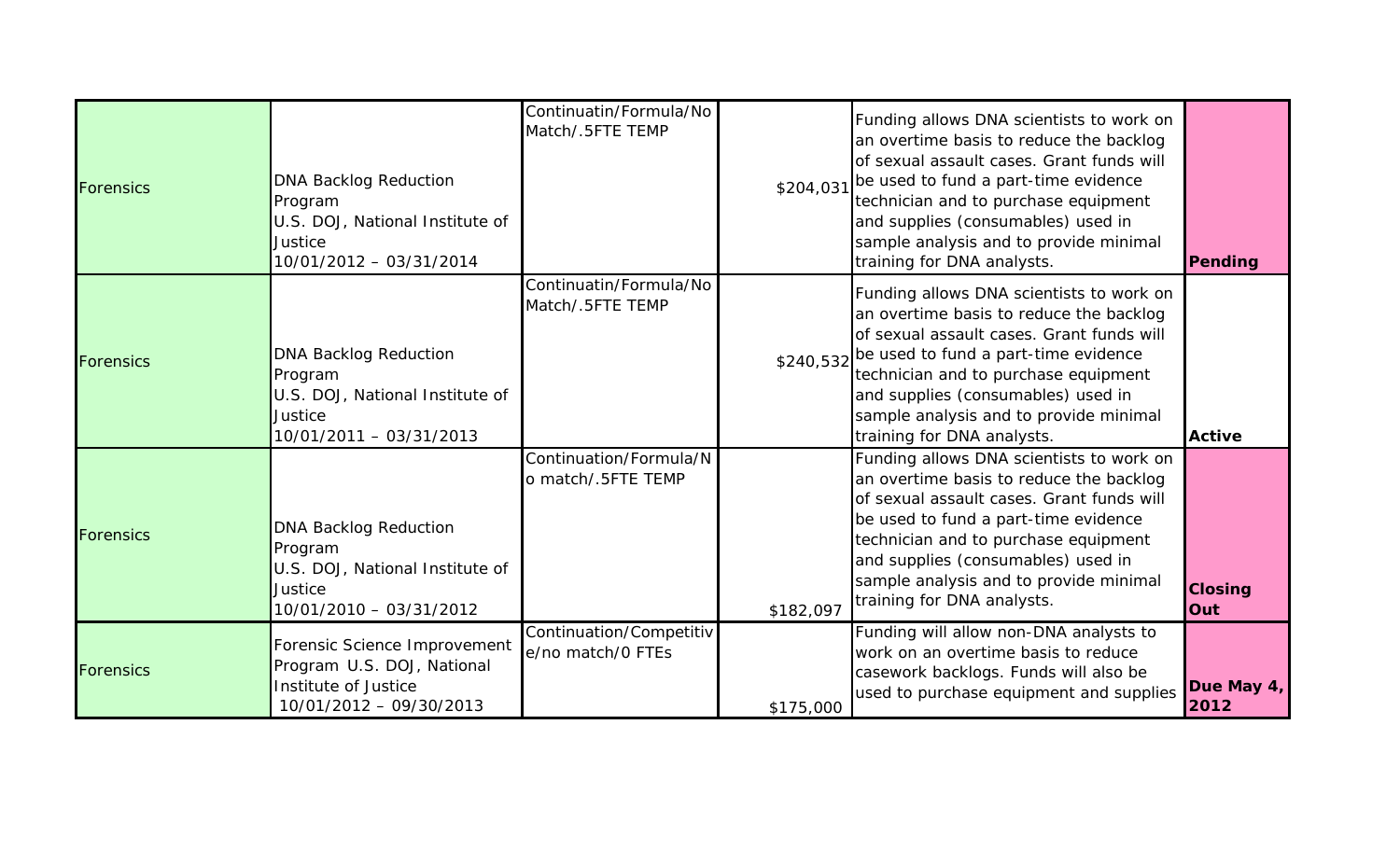| <b>Forensics</b>       | Forensic Science Improvement<br>Program U.S. DOJ, National<br>Institute of Justice<br>10/01/2011 - 09/30/2012  | Continuation/Competitiv<br>e/no match/0 FTEs                 | \$175,000 | Funding will allow non-DNA analysts to<br>work on an overtime basis to reduce<br>casework backlogs. Funds will also be<br>used to purchase equipment and supplies | <b>Active</b> |
|------------------------|----------------------------------------------------------------------------------------------------------------|--------------------------------------------------------------|-----------|-------------------------------------------------------------------------------------------------------------------------------------------------------------------|---------------|
| <b>Forensics</b>       | <b>Austin Police Department</b><br>Coverdell Project, State of<br>Texas, CJD, 10/1/2012 -<br>6/30/2013         | Continuation /<br>Competitive / no match<br>OFTES            | 107,900   | Funding will allow non-DNA analysts to<br>work on an overtime basis to reduce<br>casework backlogs. Funds will also be<br>used to purchase equipment and supplies | Pending       |
| <b>Forensics</b>       | <b>Austin Police Department</b><br>Coverdell Project, State of<br>Texas, CJD, 10/1/2011 -<br>6/30/2012         | Continuation /<br>Competitive / no match<br>O FTES           | 150,420   | Funding will allow non-DNA analysts to<br>work on an overtime basis to reduce<br>casework backlogs. Funds will also be<br>used to purchase equipment and supplies | <b>Active</b> |
| <b>Organized Crime</b> | Human Trafficking<br>U.S. DOJ, Bureau of Justice<br>Assistance<br>10/1/2010 - 6/30/2012                        | Continuation/Competitiv<br>e/\$56,667 match/1 FTE            |           | \$170,000 This grant funds the salary of a human<br>trafficking law enforcement liaison and<br>overtime for case investigation through a<br>ioint task force.     | <b>Active</b> |
| <b>Organized Crime</b> | Human Trafficking Enhanced<br><b>Model</b><br>U.S. DOJ, Bureau of Justice<br>Assistance<br>$10/1/12 - 9/30/14$ | Continuation/Competitiv<br>e/\$166,667 match/1<br><b>FTE</b> |           | \$500,000 This grant funds the salary of a human<br>trafficking law enforcement liaison and<br>overtime for case investigation through a<br>joint task force.     | Pending       |
| <b>Organized Crime</b> | City of Austin Gang<br>Intervention Team Project,<br>State of Texas, CJD, 9/1/2011<br>8/30/2012                | New / Formula / 1FTE<br>Temp                                 |           | \$32,973 Funding for caseworker services for the<br>Joint Juvenile Gang Intervention Unit<br>(\$3,663.62 in-kind match of existing<br>nersonnel)                  | <b>Active</b> |
| <b>Organized Crime</b> | City of Austin Gang<br>Intervention Team Project,<br>State of Texas, CJD, 9/1/2012<br>8/30/2013                | Continuation / Formula<br>1FTE Temp                          |           | \$26,761 Funding for caseworker services for the<br>Joint Juvenile Gang Intervention Unit<br>(\$2,973.44 in-kind match of existing<br>personnel)                  | Pending       |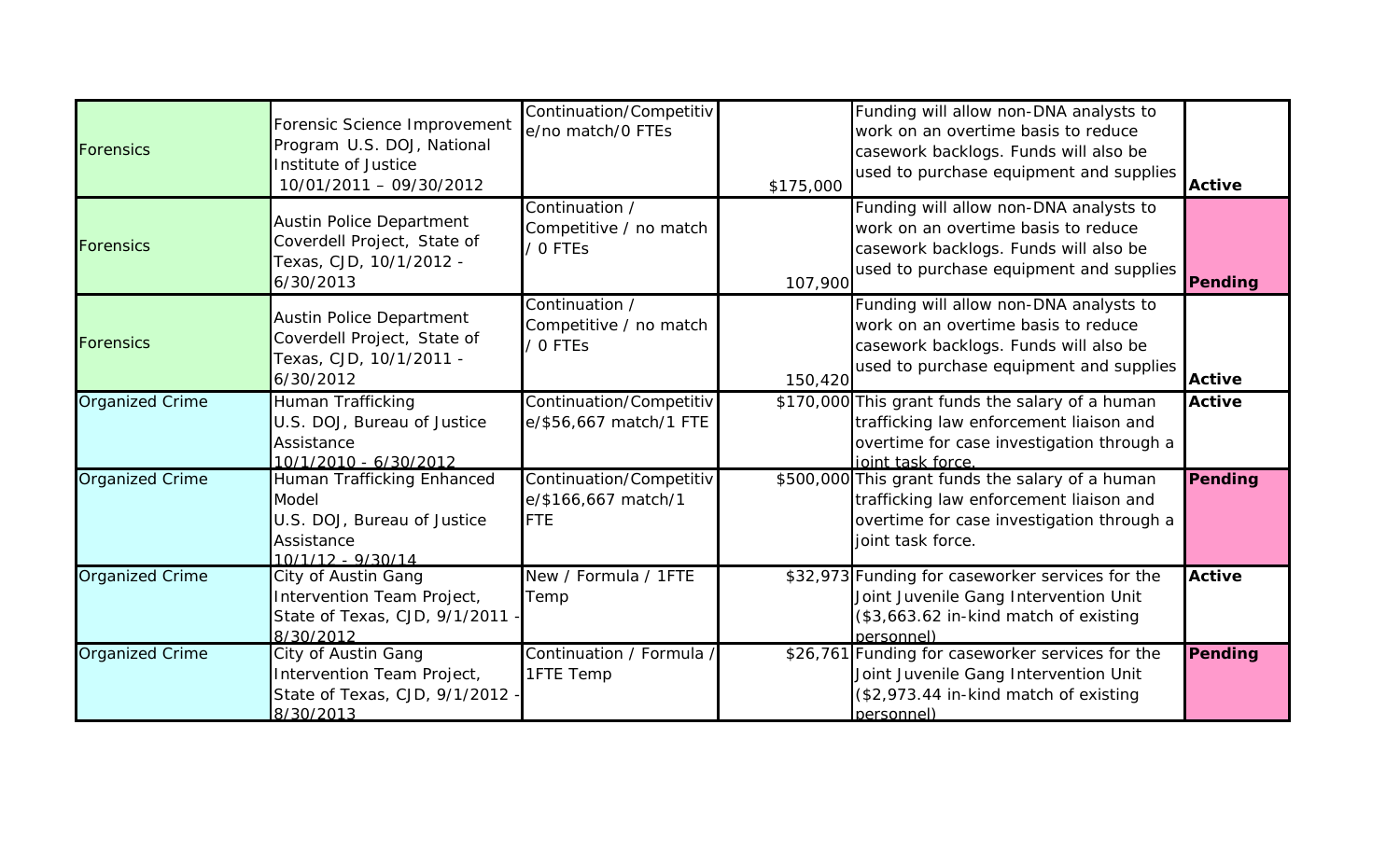| <b>Organized Crime</b> | City of Austin Intellectual<br><b>Property Crime Enforcement</b><br>Project, U.S. Department of<br>Justice, Office of Justice<br>Programs, Bureau of Justice<br>Assistance, 10/1/2011 -<br>00/20/2012        | New/Competitive/No<br>match           | \$200,000 Funding will be used to conduct<br>operations on an overtime basis and to<br>purchase equipment and supplies. | Active        |
|------------------------|--------------------------------------------------------------------------------------------------------------------------------------------------------------------------------------------------------------|---------------------------------------|-------------------------------------------------------------------------------------------------------------------------|---------------|
| <b>Organized Crime</b> | City of Austin Intellectual<br><b>Property Crime Enforcement</b><br>Project, U.S. Department of<br>Justice, Office of Justice<br>Programs, Bureau of Justice<br>Assistance, 10/1/2012 -<br><u>00/30/2013</u> | New/Competitive/No<br>match           | \$200,000 Funding will be used to conduct<br>operations on an overtime basis and to<br>purchase equipment and supplies. | Pending       |
| <b>Organized Crime</b> | City of Austin Anti-Gang Youth New/Competitive/No<br>Apprenticeship Program, State match<br>of Texas, CJD, Juvenile Justice<br>and Delinquency Prevention<br>Program, 9/1/2011 -<br>8/31/2012                |                                       | \$40,892 APD will request funds to support the<br>Gang Intervention Team Mentor Program.                                | <b>Active</b> |
| <b>Organized Crime</b> | City of Austin Anti-Gang Youth<br>Apprenticeship Program, State<br>of Texas, CJD, Juvenile Justice<br>and Delinquency Prevention<br>Program, 9/1/2012 -<br>8/31/2013                                         | Continuation/Competitiv<br>e/No match | \$40,888 APD will request funds to support the<br>Gang Intervention Team Mentor Program.                                | Pending       |
| <b>Organized Crime</b> | <b>APD Juvenile Gang Prevention</b><br>and Intervention Coordination<br>Project, State of Texas, CJD,<br>Title V, 4/1/2012 - 6/30/13                                                                         | New/Competitive/50%<br>match          | \$84,945 Funding for JJGIU Coordinator position.<br>Match met using existing JJGIU sworn<br>personnel                   | <b>Active</b> |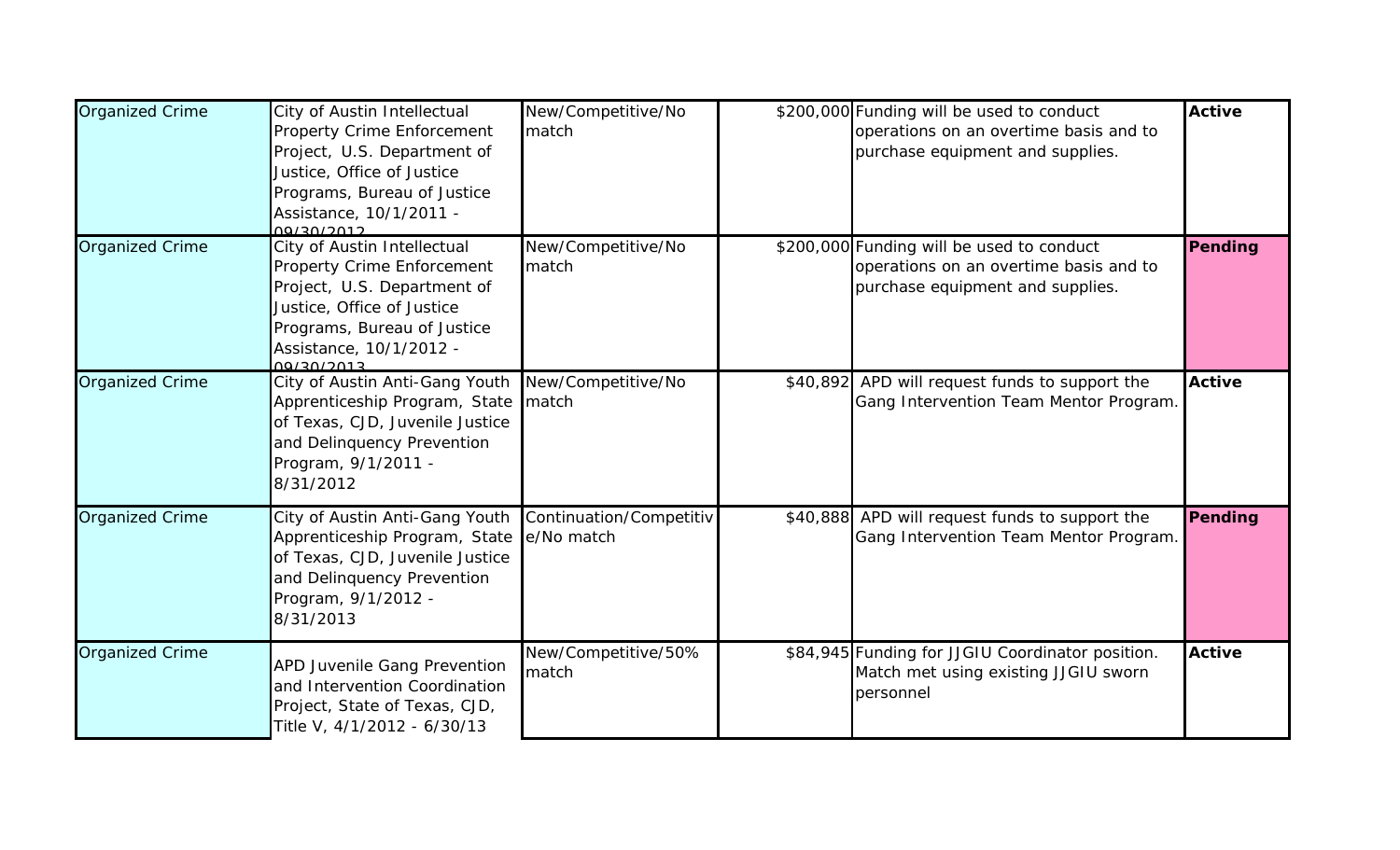| <b>Victim Services</b> | <b>Community-Defined Solutions</b><br>to Violence Against Women<br>U.S. DOJ, Office on Violence<br>Against Women<br>10/01/2010 - 09/30/2012          | Continuation /<br>Competitive/No match/1<br>FTE               | <u>runumy covers training costs, constable</u><br>deputy overtime, and partial salary and<br>fringe benefit costs of ten members of the<br>Family Violence Protection Team<br>(including 1 FTE for APD - a victim<br>\$1,000,000 services counselor).          | <b>Active</b> |
|------------------------|------------------------------------------------------------------------------------------------------------------------------------------------------|---------------------------------------------------------------|----------------------------------------------------------------------------------------------------------------------------------------------------------------------------------------------------------------------------------------------------------------|---------------|
| <b>Victim Services</b> | Grants to Encourage Arrest<br>Program,<br>U.S. DOJ, Office on Violence<br><b>Against Women</b><br>10/01/2012 - 09/30/2014                            | Continuation /<br>Competitive/No match/1<br>FTE               | It awarded, furiality will commute to cover<br>training costs, partial salary and fringe<br>benefit costs of eight members of the<br>Family Violence Protection Team<br>(including 1 FTE for APD - a victim<br>\$900,000 services counselor).                  | Pending       |
| <b>Victim Services</b> | <b>Austin Police Services for</b><br><b>Victims of Domestic Violence</b><br>CJD Violence Against Women<br>Act Program 09/01/2011 -<br>08/31/2012     | Continuation /<br>Competitive / 3 FTEs /<br>\$90,583 match    | Funding will cover the salaries of three<br>victim services counselors who work with<br>victims of domestic violence. The APD<br>general fund covers the non-grant funded<br>\$168,225 portions of each FTE (match).                                           | <b>Active</b> |
| <b>Victim Services</b> | <b>Austin Police Services for</b><br><b>Victims of Domestic Violence</b><br>CJD Violence Against Women<br>Act Program 09/01/2012 -<br>08/31/2013     | Continuation /<br>Competitive / 3.5 FTEs /<br>\$106,630 match | Funding will cover the salaries of three<br>victim services counselors who work with<br>victims of domestic violence. The APD<br>general fund covers the non-grant funded<br>\$198,028 portions of each FTE (match).                                           | Pending       |
| <b>Traffic</b>         | Transportation Corridor Safety<br><b>Enforcement Project</b><br>Federal Motor Carrier Safety<br>Assistance Program<br>Potential start date: 7/1/2012 | Continuation /<br>Competitive/\$224,024<br>match/0 FTE        | \$896,097 Funding allows both general duty and<br>license and weights officers to work on an<br>overtime basis to improve public safety on<br>Austin's five major corridors. The required<br>match is met by accounting for existing<br>city-funded resources. | Pending       |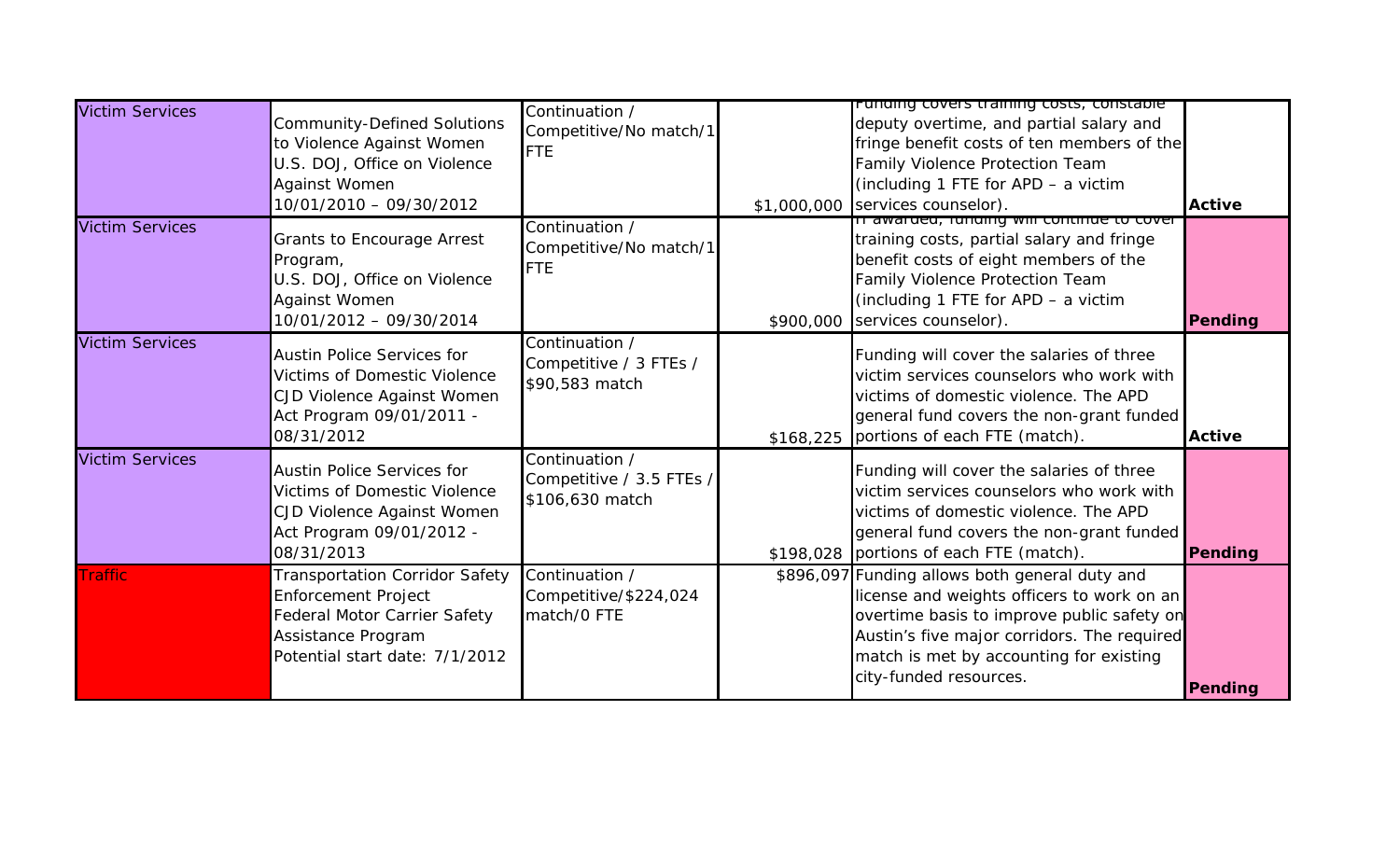| <b>Traffic</b>           | Transportation Corridor Safety<br>Communications Project<br>Federal Motor Carrier Safety<br>Assistance Program<br>Potential start date: 7/1/2012 | Continuation /<br>Competitive/No match<br>1 FTE        | \$353,897 Funding covers the cost of a traffic<br>education coordinator FTE and the<br>equipment and supplies necessary to<br>provide targeted traffic education<br>citywide.                                                                                                                                     |                       |
|--------------------------|--------------------------------------------------------------------------------------------------------------------------------------------------|--------------------------------------------------------|-------------------------------------------------------------------------------------------------------------------------------------------------------------------------------------------------------------------------------------------------------------------------------------------------------------------|-----------------------|
|                          |                                                                                                                                                  |                                                        |                                                                                                                                                                                                                                                                                                                   | Pending               |
| <b>Community Liaison</b> | APD Tobacco Project State of<br>Texas Comptroller's Office<br>09/01/2011 - 08/31/2012                                                            | Continuation /<br>Formula/No match<br>0 FTE            | \$31,000 Funding allows officers to work on<br>overtime to conduct inspections and<br>stings at tobacco retailer locations<br>citywide. Minimal training is included in<br>the budget and project staff provides<br>education for retailers                                                                       | <b>Active</b>         |
| <b>Community Liaison</b> | Texas State - San Marcos,<br>continuation of APD Anti-<br>Tobacco Project (interlocal),<br>current - August 31, 2012                             | New/Interlocal/No<br>match/0 FTE                       | \$51,900 Interlocal will fund controlled buys/stings<br>targeting retailer locations that potentially<br>sell tobacco to minors (no<br>inspections/education funded)                                                                                                                                              | Pending               |
| <b>Community Liaison</b> | Central East Austin Weed &<br>Seed Program<br>U.S. DOJ, Community Capacity<br>Development Office<br>01/01/2011 - 02/28/2012                      | Continuation /<br>Competitive/\$52,333/1<br><b>FTE</b> | \$157,000 If awarded, funding will provide for a full-<br>time site coordinator, training, equipment,<br>supplies, and social service contracts.<br>Project activities would continue to focus<br>on weeding out crime and seeding in<br>social services within a .69 square mile<br>area of Central East Austin. | <b>Closing</b><br>Out |